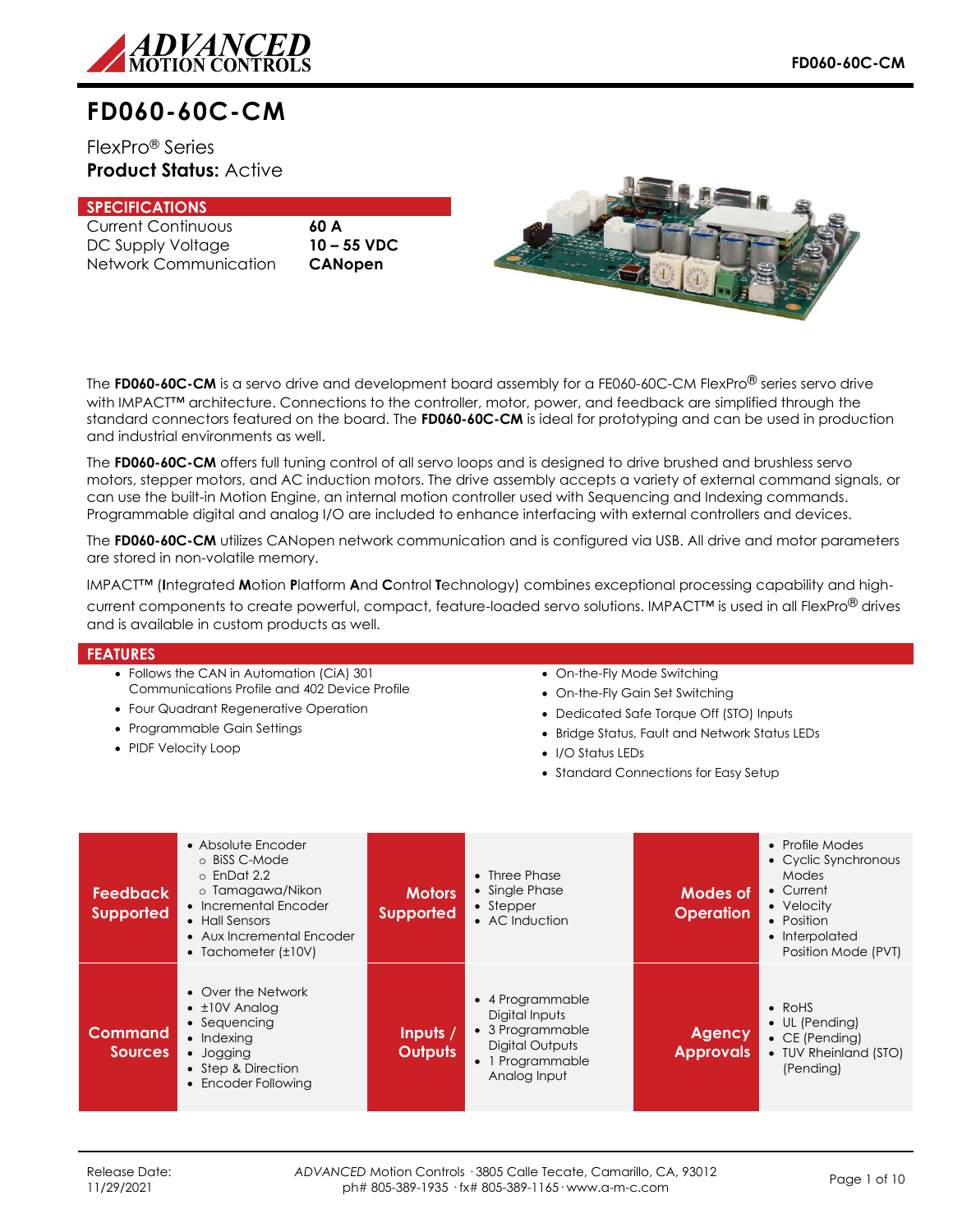

## **BLOCK DIAGRAM**



## **INFORMATION ON APPROVALS AND COMPLIANCES**

RoHS<br>Compliant

The RoHS Directive restricts the use of certain substances including lead, mercury, cadmium, hexavalent chromium and halogenated flame retardants PBB and PBDE in electronic equipment.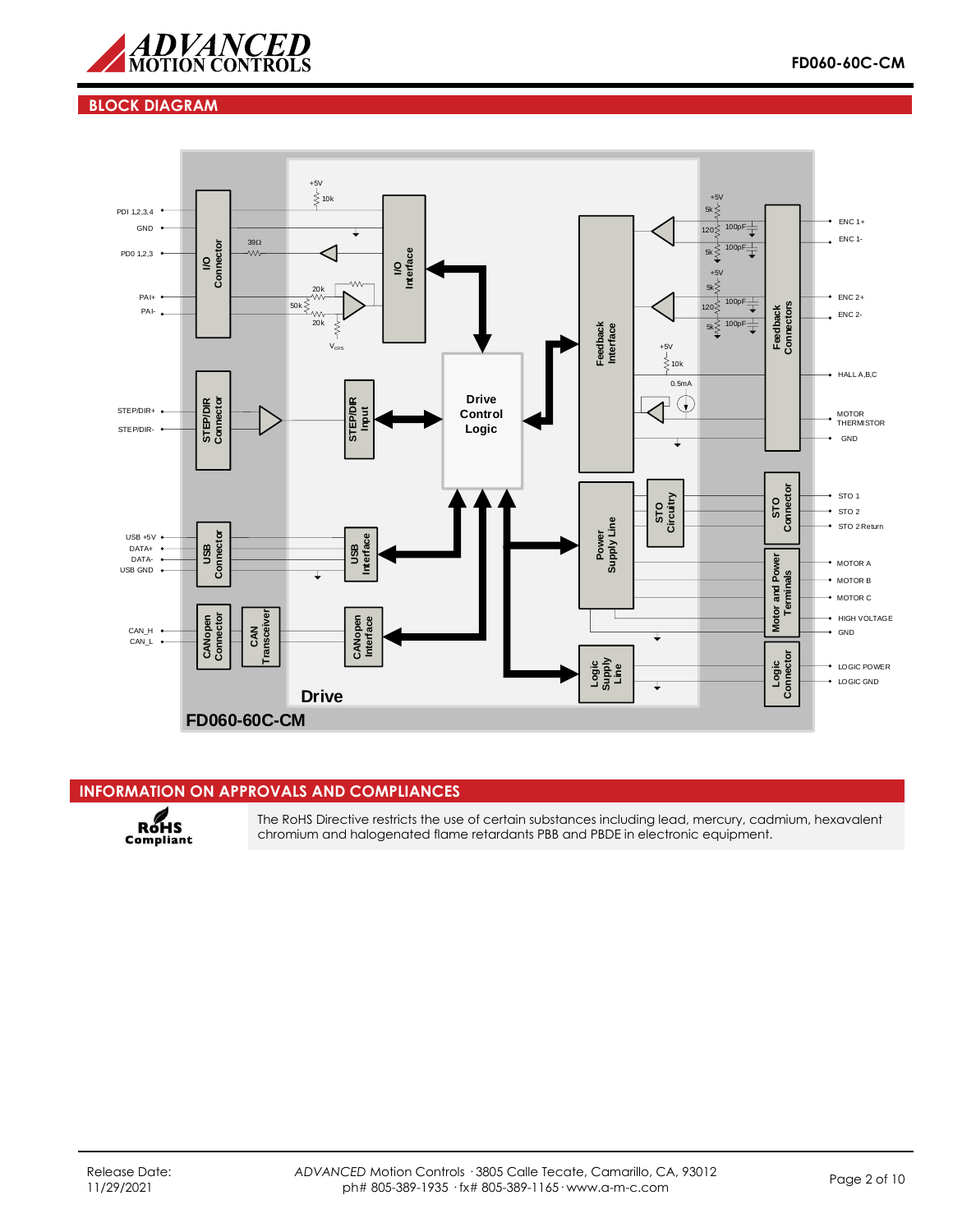

## **SPECIFICATIONS**

|                                                       |                                        | <b>Electrical Specifications</b>                                                                                                                                      |
|-------------------------------------------------------|----------------------------------------|-----------------------------------------------------------------------------------------------------------------------------------------------------------------------|
| <b>Description</b>                                    | <b>Units</b>                           | Value                                                                                                                                                                 |
| Nominal DC Supply Input Range                         | <b>VDC</b>                             | $12 - 48$                                                                                                                                                             |
| DC Supply Input Range                                 | <b>VDC</b>                             | $10 - 55$                                                                                                                                                             |
| DC Supply Undervoltage                                | <b>VDC</b>                             | 8                                                                                                                                                                     |
| DC Supply Overvoltage                                 | <b>VDC</b>                             | 58                                                                                                                                                                    |
| Logic Supply Input Range (required)                   | <b>VDC</b>                             | $10 - 55$                                                                                                                                                             |
| Safe Torque Off Voltage (Default)                     | <b>VDC</b>                             | 5                                                                                                                                                                     |
| <b>Bus Capacitance</b>                                | μF                                     | 500                                                                                                                                                                   |
| Maximum Continuous Current Output1                    | A (Arms)                               | 60 (60)                                                                                                                                                               |
| <b>Efficiency at Rated Power</b>                      | %                                      | 99                                                                                                                                                                    |
| Maximum Continuous Output Power                       | W                                      | 3267                                                                                                                                                                  |
| Maximum Power Dissipation at Rated Power              | W                                      | 33                                                                                                                                                                    |
| Minimum Load Inductance (line-to-line) <sup>2</sup>   | μH                                     | 150 (@ 48VDC supply); 75 (@24VDC supply); 40 (@12VDC supply)                                                                                                          |
| <b>Switching Frequency</b>                            | kHz                                    | 20                                                                                                                                                                    |
| Maximum Output PWM Duty Cycle                         | $\%$                                   | 83                                                                                                                                                                    |
|                                                       |                                        | <b>Control Specifications</b>                                                                                                                                         |
| <b>Description</b><br><b>Communication Interfaces</b> | Units<br>$\overline{\phantom{a}}$      | Value<br>CANopen (USB for configuration)                                                                                                                              |
|                                                       |                                        |                                                                                                                                                                       |
| <b>Command Sources</b>                                |                                        | ±10 V Analog, Over the Network, Sequencing, Indexing, Jogging, Step<br>& Direction, Encoder Following                                                                 |
| Feedback Supported                                    |                                        | Absolute Encoder (BiSS C-Mode, EnDat 2.2, Tamagawa/Nikon),<br>Incremental Encoder, Hall Sensors, Auxiliary Incremental Encoder,                                       |
|                                                       |                                        | Tachometer (±10V)                                                                                                                                                     |
| Commutation Methods                                   | $\overline{\phantom{a}}$               | Sinusoidal, Trapezoidal                                                                                                                                               |
| <b>Modes of Operation</b>                             |                                        | Profile Modes, Cyclic Synchronous Modes, Current, Velocity, Position,<br>Interpolated Position Mode (PVT)                                                             |
| Motors Supported <sup>3</sup>                         |                                        | Three Phase (Brushless Servo), Single Phase (Brushed Servo, Voice Coil,<br>Inductive Load), Stepper (2- or 3-Phase Closed Loop), AC Induction<br>(Closed Loop Vector) |
| <b>Hardware Protection</b>                            | $\overline{a}$                         | 40+ Configurable Functions, Over Current, Over Temperature (Drive &<br>Motor), Over Voltage, Short Circuit (Phase-Phase & Phase-Ground),<br><b>Under Voltage</b>      |
| Programmable Digital Inputs/Outputs                   |                                        | 4/3                                                                                                                                                                   |
| Programmable Analog Inputs/Outputs                    |                                        | 1/0                                                                                                                                                                   |
| Primary I/O Logic Level                               | $\overline{\phantom{a}}$               | 5 VDC, not isolated                                                                                                                                                   |
| Current Loop Sample Time                              | μS                                     | 50                                                                                                                                                                    |
| Velocity Loop Sample Time                             | μS                                     | 100                                                                                                                                                                   |
| Position Loop Sample Time                             | μS                                     | 100                                                                                                                                                                   |
| Maximum Encoder Frequency                             | MHz                                    | $\overline{20}$ (5 pre-quadrature)                                                                                                                                    |
|                                                       |                                        | <b>Mechanical Specifications</b>                                                                                                                                      |
| <b>Description</b>                                    | <b>Units</b>                           | Value                                                                                                                                                                 |
| Size $(H \times W \times D)$                          |                                        | mm (in)   114.3 x 91.4 x 26.0 $(4.50 \times 3.60 \times 1.03)$                                                                                                        |
| Weight                                                | $g$ (oz)                               | 178.5 (6.3)                                                                                                                                                           |
| Ambient Operating Temperature Range <sup>4</sup>      | °C (°F)                                | $0 - 65$ (32 - 149)                                                                                                                                                   |
| Storage Temperature Range                             | $\overline{^{\circ}C}$ ( $^{\circ}F$ ) | $-40 - 85$ ( $-40 - 185$ )                                                                                                                                            |
| Relative Humidity                                     |                                        | 0-95%, non-condensing                                                                                                                                                 |
| P2 LOGIC POWER CONNECTOR                              | $\overline{\phantom{a}}$               | 2-port Screw Terminal                                                                                                                                                 |
| P3 USB COMMUNICATION CONNECTOR                        | $\overline{\phantom{a}}$               | 5-pin, Mini USB B Type port                                                                                                                                           |
| P5 CANopen COMMUNICATION CONNECTORS                   | $\qquad \qquad \blacksquare$           | 8-pin, dual row, 2.00 mm spaced plug terminal                                                                                                                         |
| P6 STO CONNECTOR                                      | $\overline{\phantom{a}}$               | 8-pin 2.00 mm spaced, enclosed, friction lock header                                                                                                                  |
| P7 IO CONNECTOR                                       |                                        | 12-pin 2.00 mm spaced dual-row plug terminal                                                                                                                          |
| P8 STEP/DIR CONNECTOR                                 |                                        | 8-pin 2.00 mm spaced dual-row plug terminal                                                                                                                           |
| P9 FEEDBACK 2 CONNECTOR                               | $\blacksquare$                         | 15-pin vertical D-Sub                                                                                                                                                 |
| P10 FEEDBACK 1 CONNECTOR                              | $\overline{\phantom{a}}$               | 15-pin vertical D-Sub                                                                                                                                                 |
| P11/12/13 MOTOR POWER TERMINALS                       |                                        | 3x Hex Screw Lug                                                                                                                                                      |
| P14/15 DC POWER TERMINALS                             |                                        | 2x Hex Screw Lug                                                                                                                                                      |

**Notes**

1. Continuous A<sub>rms</sub> value attainable when RMS Charge-Based Limiting is used.<br>2. Lower inductance is acceptable for bus voltages well below maximum. Use external inductance to meet requirements.

3. Maximum motor speed for stepper motors is 600 RPM. Consult the hardware installation manual for 2-phase stepper wiring configuration.

4. Additional cooling and/or heatsink may be required to achieve rated performance.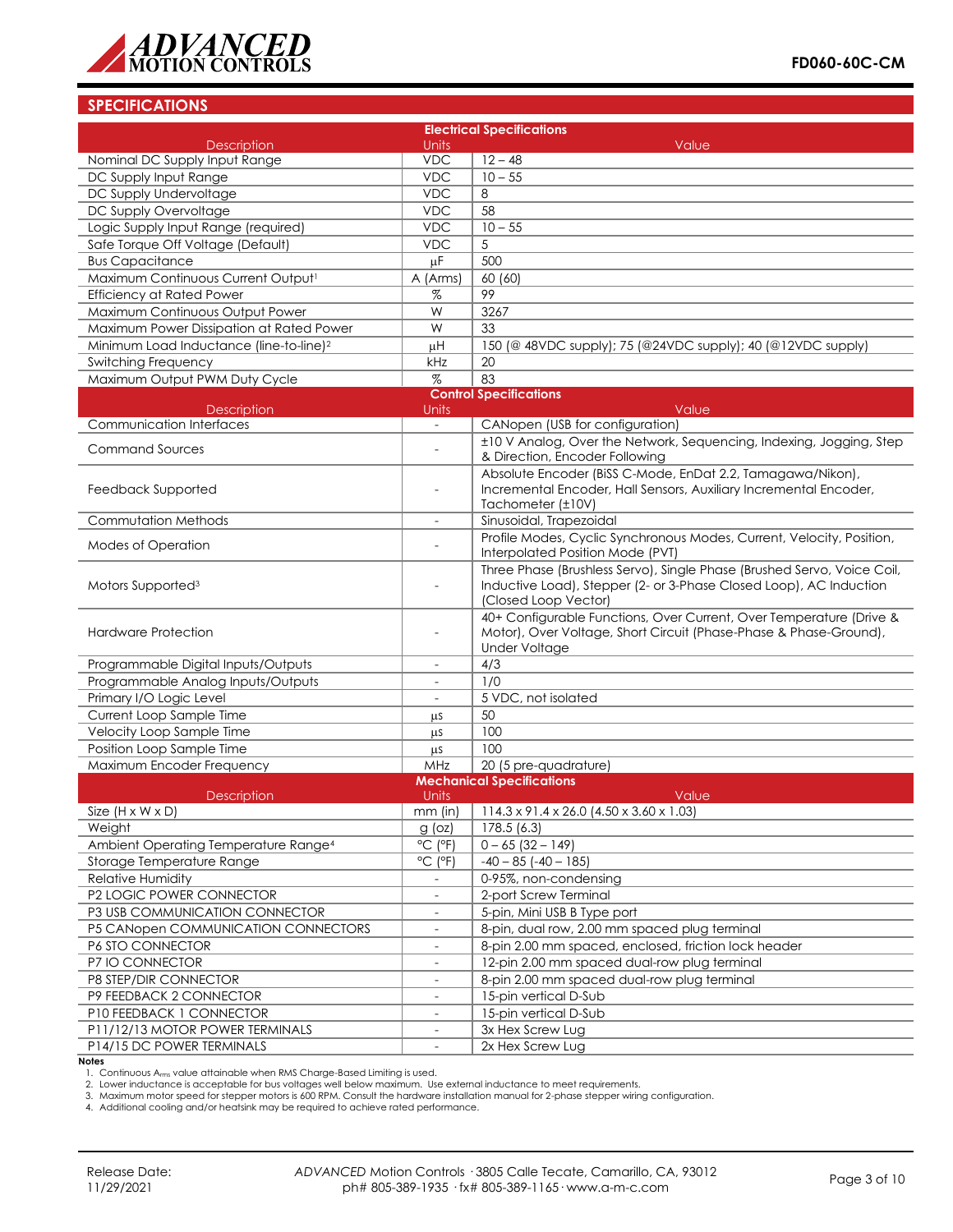

## **PIN FUNCTIONS**

| P2 - Logic Power Connector |                                        |                       |                                            |                            |            |
|----------------------------|----------------------------------------|-----------------------|--------------------------------------------|----------------------------|------------|
| Pin                        | <b>Name</b>                            |                       |                                            | <b>Description / Notes</b> | 1/O        |
|                            | <b>LOGIC PWR</b>                       |                       | Logic Supply Input (10 - 55VDC) (required) |                            |            |
| ⌒                          | LOGIC GND                              |                       | Ground                                     |                            | <b>GND</b> |
|                            | <b>Connector Information</b>           | 2-port Screw Terminal |                                            |                            |            |
|                            | N/A<br><b>Mating Connector Details</b> |                       |                                            | LOGIC PWR $1 -$            |            |
|                            | <b>Mating Connector Included</b>       | N/A                   |                                            | LOGIC GND $2 -$            |            |

|                                                             | <b>P3 - USB Communication Connector</b> |                                                   |                                                             |                   |            |  |
|-------------------------------------------------------------|-----------------------------------------|---------------------------------------------------|-------------------------------------------------------------|-------------------|------------|--|
| Pin                                                         |                                         | Name                                              | <b>Description / Notes</b>                                  |                   | 1/O        |  |
|                                                             | <b>VBUS</b>                             |                                                   | Supply Voltage                                              |                   | $\circ$    |  |
| $\overline{2}$                                              | DATA-                                   |                                                   | Data -                                                      |                   | I/O        |  |
| 3                                                           | DATA+                                   | Data +                                            |                                                             |                   | I/O        |  |
| 4                                                           | RESERVED                                | Reserved.                                         |                                                             |                   | $\sim$     |  |
| 5                                                           | <b>GND</b>                              |                                                   | Ground                                                      |                   | <b>GND</b> |  |
| 5-pin, Mini USB B Type port<br><b>Connector Information</b> |                                         |                                                   | GND $5 -$<br>RESERVED $4 -$<br>$DATA + 3 -$<br>$DATA - 2 -$ |                   |            |  |
| <b>Mating Connector Details</b>                             |                                         | TYCO: 1496476-3 (2-meter STD-A to MINI-B<br>ASSY) |                                                             | VBUS <sub>1</sub> |            |  |
| <b>No</b><br><b>Mating Connector Included</b>               |                                         |                                                   |                                                             |                   |            |  |

|                                                                                              | P5 - CANopen Communication Connector |                                      |                                                            |                                                       |            |
|----------------------------------------------------------------------------------------------|--------------------------------------|--------------------------------------|------------------------------------------------------------|-------------------------------------------------------|------------|
| <b>Pin</b>                                                                                   |                                      | <b>Name</b>                          |                                                            | Description / Notes                                   | 1/O        |
|                                                                                              | <b>RESERVED</b>                      |                                      | Reserved.                                                  |                                                       |            |
| $\overline{2}$                                                                               | <b>RESERVED</b>                      |                                      | Reserved.                                                  |                                                       |            |
| 3                                                                                            | <b>RESERVED</b>                      |                                      | Reserved.                                                  |                                                       |            |
| 4                                                                                            | <b>RESERVED</b>                      |                                      | Reserved.                                                  |                                                       |            |
| 5                                                                                            | <b>GND</b>                           |                                      | Ground                                                     |                                                       | <b>GND</b> |
| 6                                                                                            | <b>GND</b>                           |                                      | Ground                                                     |                                                       | <b>GND</b> |
| $\overline{7}$                                                                               | CAN H                                |                                      | CAN_H bus line (dominant high)                             |                                                       | 1/O        |
| 8                                                                                            | CAN_L                                |                                      | CAN L bus line (dominant low)                              |                                                       | 1/O        |
| <b>Connector Information</b><br>terminal                                                     |                                      | 8-pin, dual row, 2.00 mm spaced plug | GND<br><b>RESERVED</b><br>- 6<br>CAN_L $8$ -<br>2 RESERVED |                                                       |            |
| Molex: P/N 51353-0800 (housing);<br><b>Mating Connector Details</b><br>56134-9100 (contacts) |                                      |                                      | 网间区网<br>同同同同<br>———                                        |                                                       |            |
|                                                                                              | <b>Mating Connector Included</b>     | Yes                                  |                                                            | CAN_H 7<br><b>RESERVED</b><br>3 RESERVED<br>GND<br>-5 |            |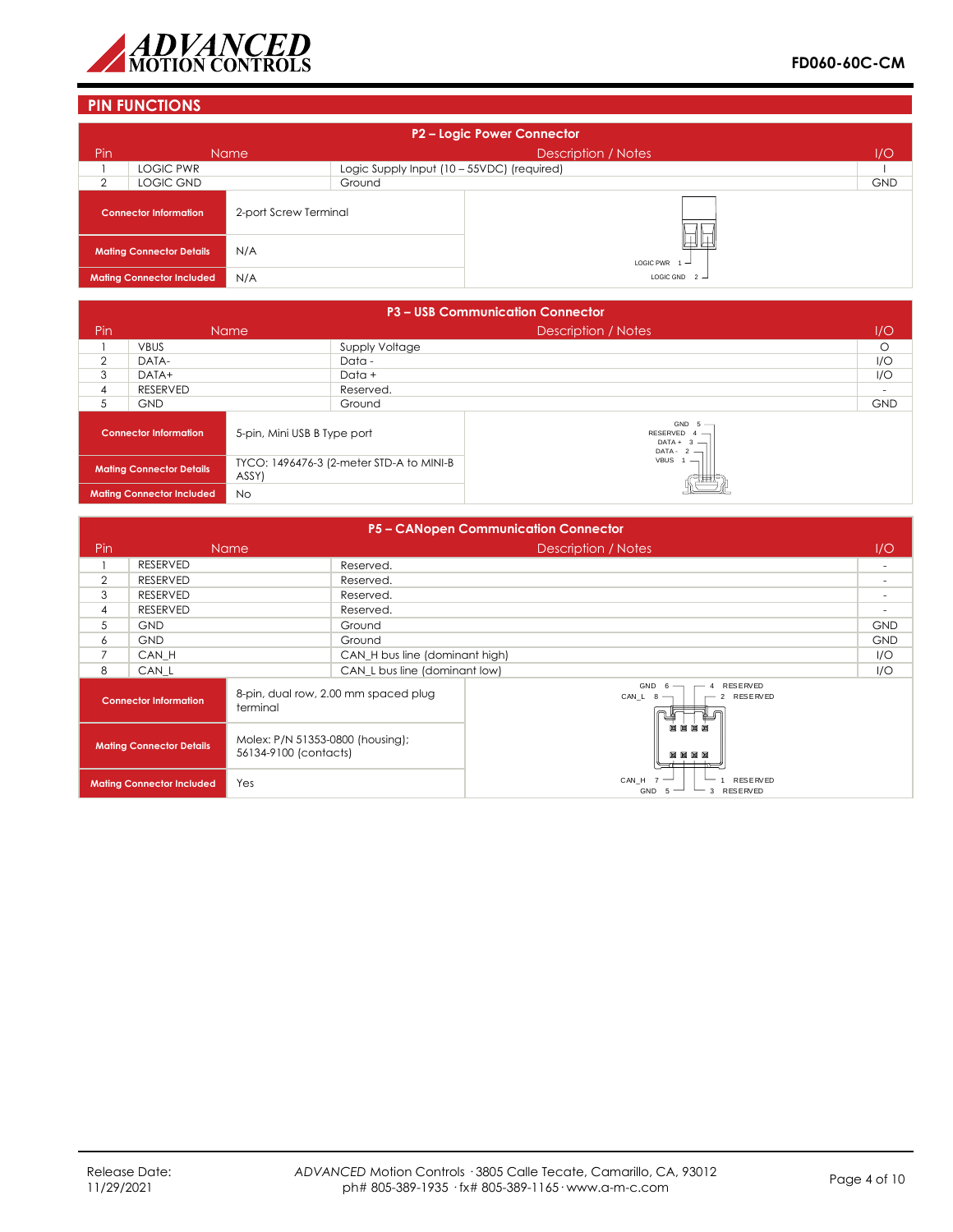

|                                                                                           | <b>P6-STO Connector</b>          |                                                           |                                              |                                                                      |                          |
|-------------------------------------------------------------------------------------------|----------------------------------|-----------------------------------------------------------|----------------------------------------------|----------------------------------------------------------------------|--------------------------|
| Pin                                                                                       |                                  | <b>Name</b>                                               |                                              | Description / Notes                                                  | 1/O                      |
|                                                                                           | RESERVED                         |                                                           | Reserved.                                    |                                                                      | $\overline{\phantom{a}}$ |
| $\overline{2}$                                                                            | RESERVED                         |                                                           | Reserved.                                    |                                                                      |                          |
| 3                                                                                         | <b>STO RETURN</b>                |                                                           | Safe Torque Off Return                       |                                                                      | <b>STORET</b>            |
| 4                                                                                         | STO-1 INPUT                      |                                                           | Safe Torque Off-Input 1                      |                                                                      |                          |
| 5                                                                                         | <b>STO RETURN</b>                |                                                           | Safe Torque Off Return                       |                                                                      | <b>STORET</b>            |
| 6                                                                                         | STO-2 INPUT                      |                                                           | Safe Torque Off-Input 2                      |                                                                      |                          |
| $\overline{7}$                                                                            | Reserved.<br>RESERVED            |                                                           |                                              |                                                                      |                          |
| 8                                                                                         | <b>RESERVED</b>                  |                                                           | Reserved.                                    |                                                                      | $\overline{\phantom{a}}$ |
|                                                                                           | <b>Connector Information</b>     | 8-port, 2.00 mm spaced, enclosed,<br>friction lock header |                                              | STO RETURN 5<br><b>STO RETURN</b><br>3<br>RESERVED $7 -$<br>RESERVED |                          |
| Molex: P/N 51110-0860 (housing); 50394-<br><b>Mating Connector Details</b><br>8051 (pins) |                                  |                                                           | 因因<br>因因<br>因因因因<br>RESERVED 8<br>2 RESERVED |                                                                      |                          |
|                                                                                           | <b>Mating Connector Included</b> | Yes                                                       |                                              | STO-2 INPUT 6<br>STO-1 INPUT                                         |                          |

|                                                                                              |                                         |                                                                           |                                                                                                                         | P7-IO Connector                                                                   |            |
|----------------------------------------------------------------------------------------------|-----------------------------------------|---------------------------------------------------------------------------|-------------------------------------------------------------------------------------------------------------------------|-----------------------------------------------------------------------------------|------------|
| Pin                                                                                          |                                         | <b>Name</b>                                                               | Description / Notes                                                                                                     |                                                                                   | 1/O        |
|                                                                                              | $PDI-1$                                 |                                                                           | General Purpose Programmable Digital Input                                                                              |                                                                                   |            |
| $\overline{2}$                                                                               | $PDI-2$                                 |                                                                           | General Purpose Programmable Digital Input                                                                              |                                                                                   |            |
| 3                                                                                            | $PDI-3$                                 |                                                                           | General Purpose Programmable Digital Input                                                                              |                                                                                   |            |
| 4                                                                                            | PDI-4                                   |                                                                           | General Purpose Programmable Digital Input                                                                              |                                                                                   |            |
| 5                                                                                            | PDO-1                                   |                                                                           |                                                                                                                         | General Purpose Programmable Digital Output (TTL/8mA)                             | $\circ$    |
| 6                                                                                            | PDO-2                                   |                                                                           |                                                                                                                         | General Purpose Programmable Digital Output (TTL/8mA)                             | $\circ$    |
| $\overline{7}$                                                                               | PDO-3                                   |                                                                           |                                                                                                                         | General Purpose Programmable Digital Output (TTL/8mA)                             | $\circ$    |
| 8                                                                                            | +5V USER                                |                                                                           | +5V Supply Output. Short-circuit protected.<br>(300ma total load capacity shared between P7-8, P8-7, P9-13, and P10-13) |                                                                                   | $\circ$    |
| 9                                                                                            | GND                                     |                                                                           | Ground.                                                                                                                 |                                                                                   | <b>GND</b> |
| 10                                                                                           | <b>GND</b>                              |                                                                           | Ground.                                                                                                                 |                                                                                   | <b>GND</b> |
| 11                                                                                           | $PAI-1+$                                |                                                                           | General Purpose Differential Programmable Analog Input or Reference Signal Input.                                       |                                                                                   |            |
| 12                                                                                           | $PAI-I-$                                |                                                                           | ±10VDC Range (12-bit Resolution)                                                                                        |                                                                                   |            |
|                                                                                              | <b>Connector Information</b>            | terminal                                                                  | 12-pin, dual row, 2.00 mm spaced plug                                                                                   | $+5V$ _USER $8$ -<br>$PDO-2$<br>GND 10 -<br>$PDI-4$<br>$-2$ PDI-2<br>$PAI - 12$ – |            |
| Molex: P/N 51353-1200 (housing);<br><b>Mating Connector Details</b><br>56134-9100 (contacts) |                                         | 1 PDI-1<br>PAI-1+ 11<br>3 PDI-3<br>GND <sub>9</sub><br>PDQ-3 7<br>$PCD-1$ |                                                                                                                         |                                                                                   |            |
|                                                                                              | <b>Mating Connector Included</b><br>Yes |                                                                           |                                                                                                                         |                                                                                   |            |

|                                                                                              | <b>P8-STEP/DIR Connector</b>            |                                                  |                                                                                                                         |                                                     |            |
|----------------------------------------------------------------------------------------------|-----------------------------------------|--------------------------------------------------|-------------------------------------------------------------------------------------------------------------------------|-----------------------------------------------------|------------|
| Pin                                                                                          |                                         | <b>Name</b>                                      |                                                                                                                         | Description / Notes                                 | 1/O        |
|                                                                                              | $STEP +$                                |                                                  | Differential Step Input.                                                                                                |                                                     |            |
| $\overline{2}$                                                                               | STEP-                                   |                                                  |                                                                                                                         |                                                     |            |
| 3                                                                                            | $DIR +$                                 |                                                  | Differential Direction Input.                                                                                           |                                                     |            |
| 4                                                                                            | $DIR -$                                 |                                                  |                                                                                                                         |                                                     |            |
| 5                                                                                            | <b>RESERVED</b>                         |                                                  | Reserved.                                                                                                               |                                                     | $\sim$     |
| 6                                                                                            | <b>RESERVED</b>                         |                                                  |                                                                                                                         |                                                     | $\sim$     |
| 7                                                                                            | +5V USER                                |                                                  | +5V Supply Output. Short-circuit protected.<br>(300ma total load capacity shared between P7-8, P8-7, P9-13, and P10-13) |                                                     | $\circ$    |
| 8                                                                                            | <b>GND</b>                              |                                                  | Ground.                                                                                                                 |                                                     | <b>GND</b> |
|                                                                                              | <b>Connector Information</b>            | 8-pin, dual row, 2.00 mm spaced plug<br>terminal |                                                                                                                         | RESERVED 6<br>4 DIR -<br>$-2$ STEP -<br>$GND 8$ $-$ |            |
| Molex: P/N 51353-0800 (housing);<br><b>Mating Connector Details</b><br>56134-9100 (contacts) |                                         | +5V_USER<br>$STEP +$                             |                                                                                                                         |                                                     |            |
|                                                                                              | Yes<br><b>Mating Connector Included</b> |                                                  |                                                                                                                         | <b>RESERVED</b><br>$3$ DIR +                        |            |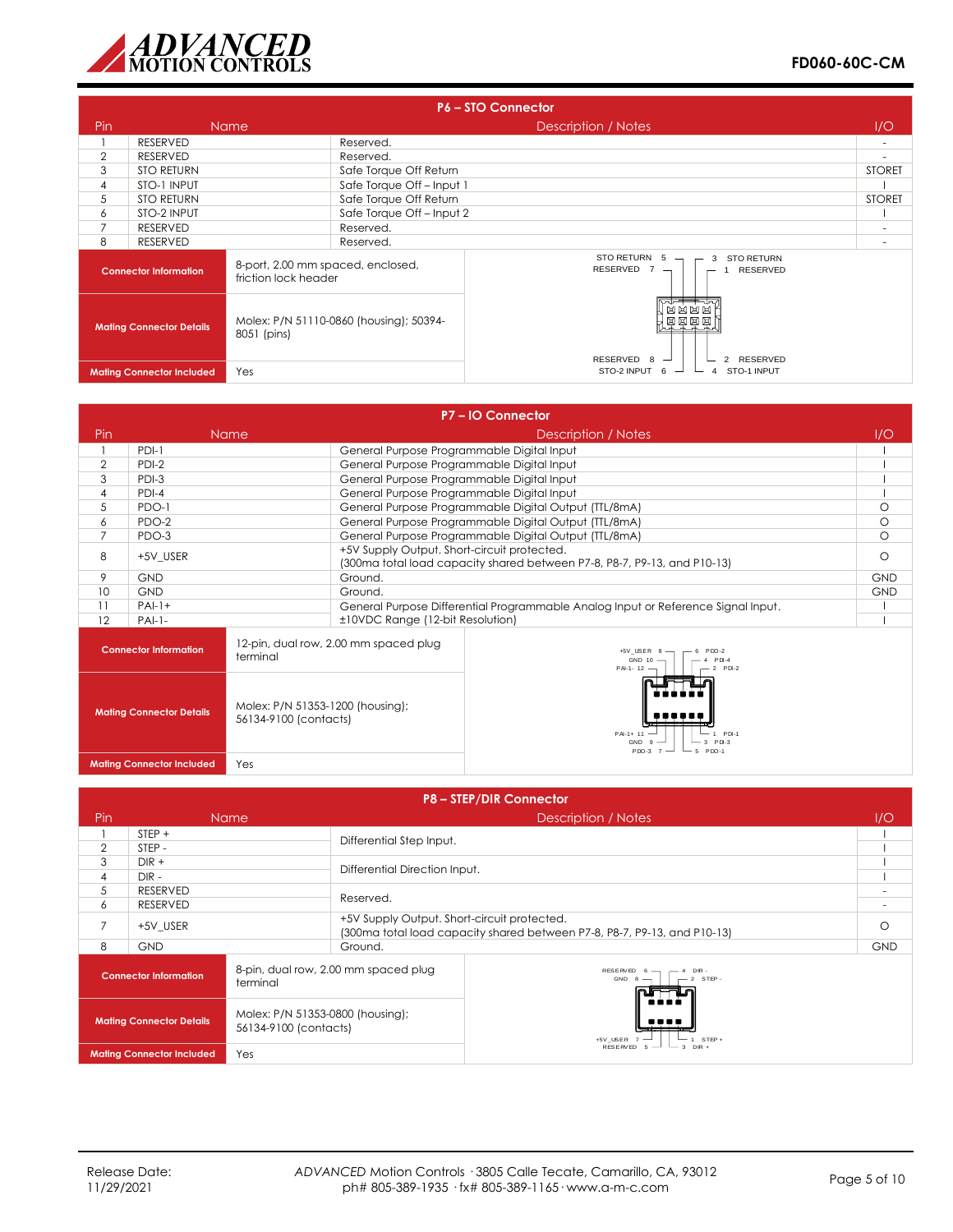

|                                                                                                 | P9 - Feedback 2 Connector                     |                                            |                                                                                                                                                                                                                        |                                                                                            |     |
|-------------------------------------------------------------------------------------------------|-----------------------------------------------|--------------------------------------------|------------------------------------------------------------------------------------------------------------------------------------------------------------------------------------------------------------------------|--------------------------------------------------------------------------------------------|-----|
| Pin                                                                                             |                                               | Incremental Encoder                        | Description / Notes                                                                                                                                                                                                    |                                                                                            | 1/O |
|                                                                                                 | <b>HALL A</b>                                 |                                            |                                                                                                                                                                                                                        | Single-ended Commutation Sensor Inputs. Signals shared with Feedback 1 connector. Use only |     |
| $\overline{2}$                                                                                  | <b>HALL B</b>                                 |                                            | Hall connections on either Feedback 1 or Feedback 2.                                                                                                                                                                   |                                                                                            |     |
| 3                                                                                               | <b>HALL C</b>                                 |                                            |                                                                                                                                                                                                                        |                                                                                            |     |
| $\overline{4}$                                                                                  | $ENC$ 2 A+                                    |                                            | Differential Incremental Encoder A.                                                                                                                                                                                    |                                                                                            |     |
| 5                                                                                               | $ENC 2 A-$                                    |                                            |                                                                                                                                                                                                                        |                                                                                            |     |
| 6                                                                                               | $ENC$ 2 $B+$                                  |                                            | Differential Incremental Encoder B.                                                                                                                                                                                    |                                                                                            |     |
| $\overline{7}$<br>8                                                                             | <b>ENC 2 B-</b><br>ENC 2 INDEX+               |                                            |                                                                                                                                                                                                                        |                                                                                            |     |
| 9                                                                                               | ENC 2 INDEX-                                  |                                            | Differential Incremental Encoder Index.                                                                                                                                                                                |                                                                                            |     |
| 10                                                                                              | <b>RESERVED</b>                               |                                            | Reserved.                                                                                                                                                                                                              |                                                                                            |     |
| 11                                                                                              | <b>RESERVED</b>                               |                                            | Reserved.                                                                                                                                                                                                              |                                                                                            |     |
| 12                                                                                              | GND                                           |                                            | Ground.                                                                                                                                                                                                                |                                                                                            | GND |
| 13                                                                                              | +5V USER                                      |                                            | +5V Supply Output. Short-circuit protected.<br>(300ma total load capacity shared between P7-8, P8-7, P9-13, and P10-13)                                                                                                |                                                                                            | O   |
| 14                                                                                              | <b>THERMISTOR</b>                             |                                            | Motor Thermal Protection. Select which Thermistor pin is active using DIP Switch SW6 (see Board<br>Configuration section below). Only one Thermistor pin between Feedback 1 and Feedback 2<br>Connector can be active. |                                                                                            |     |
| 15                                                                                              | <b>RESERVED</b>                               |                                            | Reserved.                                                                                                                                                                                                              |                                                                                            |     |
| <b>Connector Information</b><br>15-pin, high-density, female D-sub                              |                                               |                                            | $ENC 2A -$<br>$ENC 2B + 6$<br>$ENC 2A+$<br><b>ENC 2B-</b><br>HALL C<br>ENC 2 INDEX+<br>ENC 21NDEX- $9$ --<br>2 HALL B<br>RESERVED 10 ---<br>HALL A                                                                     |                                                                                            |     |
| TYCO: Plug P/N 748364-1; Housing P/N<br><b>Mating Connector Details</b><br>or 1658670-1 (strip) |                                               | 5748677-2; Terminals P/N 1658670-2 (loose) | 11 RESERVED<br>12 SGND<br>13 +5V USER                                                                                                                                                                                  |                                                                                            |     |
|                                                                                                 | <b>Mating Connector Included</b><br><b>No</b> |                                            |                                                                                                                                                                                                                        | 14 THERMISTOR<br>15 RESERVED                                                               |     |

|                                                                | P10 - Feedback 1 Connector                                                                                                                          |                                                                                                                                            |                                                                                                                                                                                                                                                                                                                                                                                                                                                                                                                                |         |  |
|----------------------------------------------------------------|-----------------------------------------------------------------------------------------------------------------------------------------------------|--------------------------------------------------------------------------------------------------------------------------------------------|--------------------------------------------------------------------------------------------------------------------------------------------------------------------------------------------------------------------------------------------------------------------------------------------------------------------------------------------------------------------------------------------------------------------------------------------------------------------------------------------------------------------------------|---------|--|
| Pin                                                            | Absolute<br>Encoder                                                                                                                                 | Incremental<br>Encoder                                                                                                                     | Description / Notes                                                                                                                                                                                                                                                                                                                                                                                                                                                                                                            | 1/O     |  |
| $\overline{2}$<br>3<br>$\overline{4}$<br>5<br>6<br>7<br>8<br>9 | <b>HALL A</b><br><b>HALL B</b><br><b>HALL C</b><br>ENC 1 DATA+<br>ENC 1 DATA-<br>ENC 1 CLOCK+<br>ENC 1 CLOCK-<br>ENC 1 REF MARK+<br>ENC 1 REF MARK- | <b>HALL A</b><br><b>HALL B</b><br><b>HALL C</b><br>$ENC 1A+$<br>ENC 1 A-<br>$ENC$ 1 $B+$<br>ENC 1 B-<br><b>ENC 1 I+</b><br><b>ENC 1 I-</b> | Single-ended Commutation Sensor Inputs. Signals shared with Feedback 2 connector. Use only<br>Hall connections on either Feedback 1 or Feedback 2.<br>Differential Data Line for Absolute Encoders (BiSS: SLO+/-) or Differential Incremental Encoder<br>A <sub>1</sub><br>Differential Clock Line for Absolute Encoders (BiSS: MA+/-) or Differential Incremental Encoder<br><b>B.</b><br>Differential Reference Mark for Absolute Encoders (Leave open for BiSS and EnDat 2.2) or<br>Differential Incremental Encoder Index. |         |  |
| 10<br>11<br>12<br>13                                           | <b>RESERVED</b><br><b>RESERVED</b><br><b>GND</b><br>+5V USER                                                                                        | <b>RESERVED</b><br><b>RESERVED</b><br><b>GND</b><br>+5V USER                                                                               | Reserved.<br>Reserved.<br>Ground.<br>+5V Supply Output. Short-circuit protected.                                                                                                                                                                                                                                                                                                                                                                                                                                               |         |  |
| 14                                                             | <b>THERMISTOR</b>                                                                                                                                   | <b>THERMISTOR</b>                                                                                                                          | (300ma total load capacity shared between P7-8, P8-7, P9-13, and P10-13)<br>Motor Thermal Protection. Select which Thermistor pin is active using DIP Switch SW6 (see Board<br>Configuration section below). Only one Thermistor pin between Feedback 1 and Feedback 2<br>Connector can be active.                                                                                                                                                                                                                             | $\circ$ |  |
| 15                                                             | <b>RESERVED</b>                                                                                                                                     | <b>RESERVED</b>                                                                                                                            | Reserved.                                                                                                                                                                                                                                                                                                                                                                                                                                                                                                                      |         |  |
|                                                                | <b>Connector Information</b>                                                                                                                        | 15-pin, high-density, female D-sub                                                                                                         | ENC 1DATA-/A-<br>ENC 1 CLOCK+/B+<br>$ENC$ 1 $DATA+ / A+$<br>ENC 1 CLOCK - / B- 7<br>HALL C<br>ENC 1 REFMARK+/I+ 8<br>2 HALL B<br>NC 1 REFMARK-/I- $9$ $-$<br>RESERVED 10 --<br><b>HALL A</b><br>$\sim$                                                                                                                                                                                                                                                                                                                         |         |  |
| <b>Mating Connector Details</b><br>or 1658670-1 (strip)        |                                                                                                                                                     | TYCO: Plug P/N 748364-1; Housing P/N                                                                                                       | $\mathbb{R}^n$<br>5748677-2; Terminals P/N 1658670-2 (loose)<br>11 RESERVED<br>12 SGND<br>13 +5V USER                                                                                                                                                                                                                                                                                                                                                                                                                          |         |  |
|                                                                | <b>Mating Connector Included</b>                                                                                                                    | <b>No</b>                                                                                                                                  | 14 THE RMISTOR<br>15 RESERVED                                                                                                                                                                                                                                                                                                                                                                                                                                                                                                  |         |  |
|                                                                |                                                                                                                                                     |                                                                                                                                            |                                                                                                                                                                                                                                                                                                                                                                                                                                                                                                                                |         |  |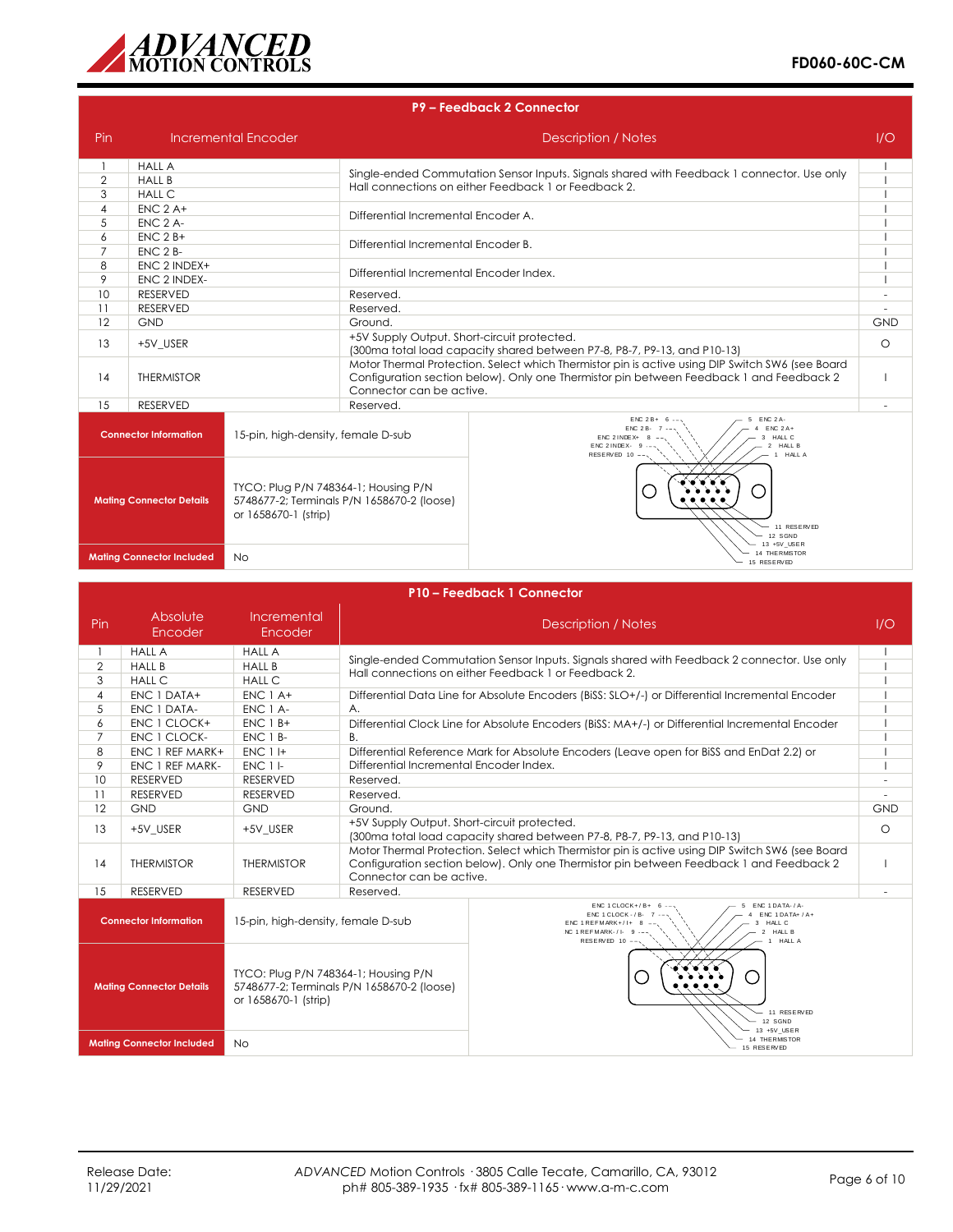

| P11/12/13 - Motor Power Terminals |                                  |                        |                |                               |         |
|-----------------------------------|----------------------------------|------------------------|----------------|-------------------------------|---------|
| Pin                               |                                  | Name                   |                | <b>Description / Notes</b>    | 1/O     |
|                                   | <b>MOTOR A</b>                   |                        | Motor Phase A. |                               | $\circ$ |
| 2                                 | <b>MOTOR B</b>                   |                        | Motor Phase B. |                               | $\circ$ |
| 3                                 | MOTOR C                          | Motor Phase C.         |                |                               | O       |
|                                   | <b>Connector Information</b>     | Bushings with M4 Screw |                | MOTOR C<br>MOTOR B<br>MOTOR A |         |
|                                   | <b>Mating Connector Details</b>  | N/A                    |                |                               |         |
|                                   | <b>Mating Connector Included</b> | N/A                    |                |                               |         |

|                | P14/15 - DC Power Terminals      |                        |                              |                            |           |            |
|----------------|----------------------------------|------------------------|------------------------------|----------------------------|-----------|------------|
| Pin            |                                  | <b>Name</b>            |                              | <b>Description / Notes</b> |           | 1/O        |
|                | <b>HV</b>                        |                        | DC Supply Input (10-55 VDC). |                            |           |            |
| $\mathfrak{D}$ | POWER GND                        |                        | Ground.                      |                            |           | <b>GND</b> |
|                | <b>Connector Information</b>     | Bushings with M4 Screw |                              | HV                         | POWER GND |            |
|                | <b>Mating Connector Details</b>  | N/A                    |                              |                            |           |            |
|                | <b>Mating Connector Included</b> | N/A                    |                              |                            |           |            |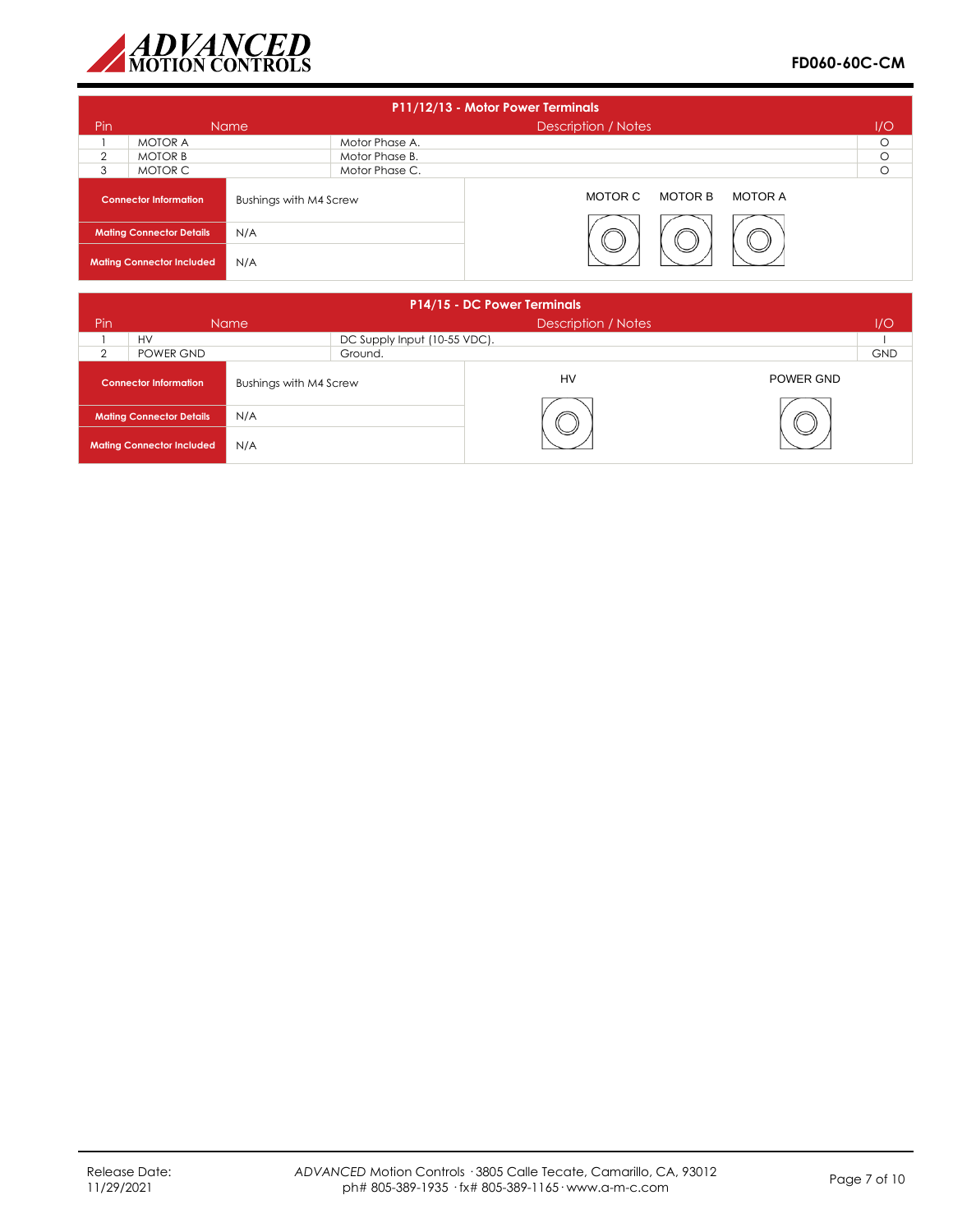

## **BOARD CONFIGURATION**

#### **Status LED Functions**

| LED         | <b>Description</b>                                                                                                                                                           |
|-------------|------------------------------------------------------------------------------------------------------------------------------------------------------------------------------|
| <b>STAT</b> | Indicates drive power bridge status. GREEN when DC bus power is applied and the drive is enabled. RED when the drive is in a<br>fault state.                                 |
| LOGIC PWR   | Indicates that +5V logic power is available to the drive. GREEN when +5V logic power is available.                                                                           |
| <b>EMA</b>  | Indicates whether the Emulated Encoder Output functionality is active. GREEN for Emulated Encoder Output active.<br>OFF for Step & Direction Input or PWM & Direction Input. |
| SEL         | Indicates whether CANopen communication is selected. GREEN for CANopen.                                                                                                      |

#### **Input/Output LED Functions**

| LED         | <b>Description</b>                                                                    |  |  |
|-------------|---------------------------------------------------------------------------------------|--|--|
| $DI1 - DI4$ | Indicates digital input status. GREEN when the corresponding digital input is active. |  |  |
| $DO1 - DO3$ | Indicates digital output status. BLUE when the corresponding digital output is active |  |  |

#### **CANopen Node ID Switches**

| <b>Switch Diagram</b>              | <b>Description</b>                                                                                                                                                                                                                                                                                                                       |                 |                 |                       |  |
|------------------------------------|------------------------------------------------------------------------------------------------------------------------------------------------------------------------------------------------------------------------------------------------------------------------------------------------------------------------------------------|-----------------|-----------------|-----------------------|--|
| 45 <sub>o</sub>                    | Hexadecimal switch settings correspond to the CANopen Node ID. Allowable CANopen<br>Node ID range using the rotary switches is 1 - 63. Node IDs above 63 can be set via ACE<br>setup software or network commands and stored to NVM (up to a Node ID of 127).<br>Setting the rotary switches to zero will use the address stored in NVM. |                 |                 |                       |  |
| ∞<br>∞<br>⌒<br>$\circ$             |                                                                                                                                                                                                                                                                                                                                          | SW <sub>3</sub> | SW <sub>4</sub> | <b>Node ID</b>        |  |
| ທ<br>ىلا                           |                                                                                                                                                                                                                                                                                                                                          |                 |                 | Address stored in NVM |  |
|                                    |                                                                                                                                                                                                                                                                                                                                          |                 |                 | 001                   |  |
|                                    |                                                                                                                                                                                                                                                                                                                                          |                 |                 | 002                   |  |
| SW <sub>3</sub><br>SW <sub>4</sub> |                                                                                                                                                                                                                                                                                                                                          | .               |                 | $\cdots$              |  |
|                                    |                                                                                                                                                                                                                                                                                                                                          |                 |                 | 61                    |  |
|                                    |                                                                                                                                                                                                                                                                                                                                          |                 |                 | 62                    |  |
|                                    |                                                                                                                                                                                                                                                                                                                                          |                 |                 | 63                    |  |

#### **DIP Switches**

| <b>Switch</b>   | <b>Description</b>                                                                                                                                                        | ON                                                                     | <b>OFF</b>                                                              |
|-----------------|---------------------------------------------------------------------------------------------------------------------------------------------------------------------------|------------------------------------------------------------------------|-------------------------------------------------------------------------|
| SW6             | Motor Thermistor Selection. Note that<br>both switches on SW6 must be set to<br>the same position for proper<br>operation.                                                | Uses the motor thermistor<br>reading from P9 - Feedback 2<br>Connector | Uses the motor thermistor<br>reading from P10 - Feedback 1<br>Connector |
| SW <sub>9</sub> | CAN Termination. The last device in a<br>CAN network requires termination.<br>Note that both switches on SW9 must<br>be set to the same position for proper<br>operation. | Terminated                                                             | Not terminated                                                          |
| <b>SW10</b>     | CAN Communication Selection, Note<br>that all 4 switches of SW10 and SW11                                                                                                 | RS232/485                                                              | CAN                                                                     |
| <b>SW11</b>     | must be set to the same position for<br>proper operation.                                                                                                                 |                                                                        |                                                                         |

### **Safe Torque Off (STO) Inputs**

The Safe Torque Off (STO) inputs are dedicated +5VDC sinking single-ended inputs. For applications not using STO functionality, disabling of the STO feature is required for proper drive operation. STO may be disabled by installing the included mating connector for the STO connector and following the STO Disable wiring instructions as given in the hardware installation manual. Consult the hardware installation manual for more information. Alternatively, a dedicated STO Disable Key connector is available for purchase for applications where STO is not in use. Contact the factory for ordering information.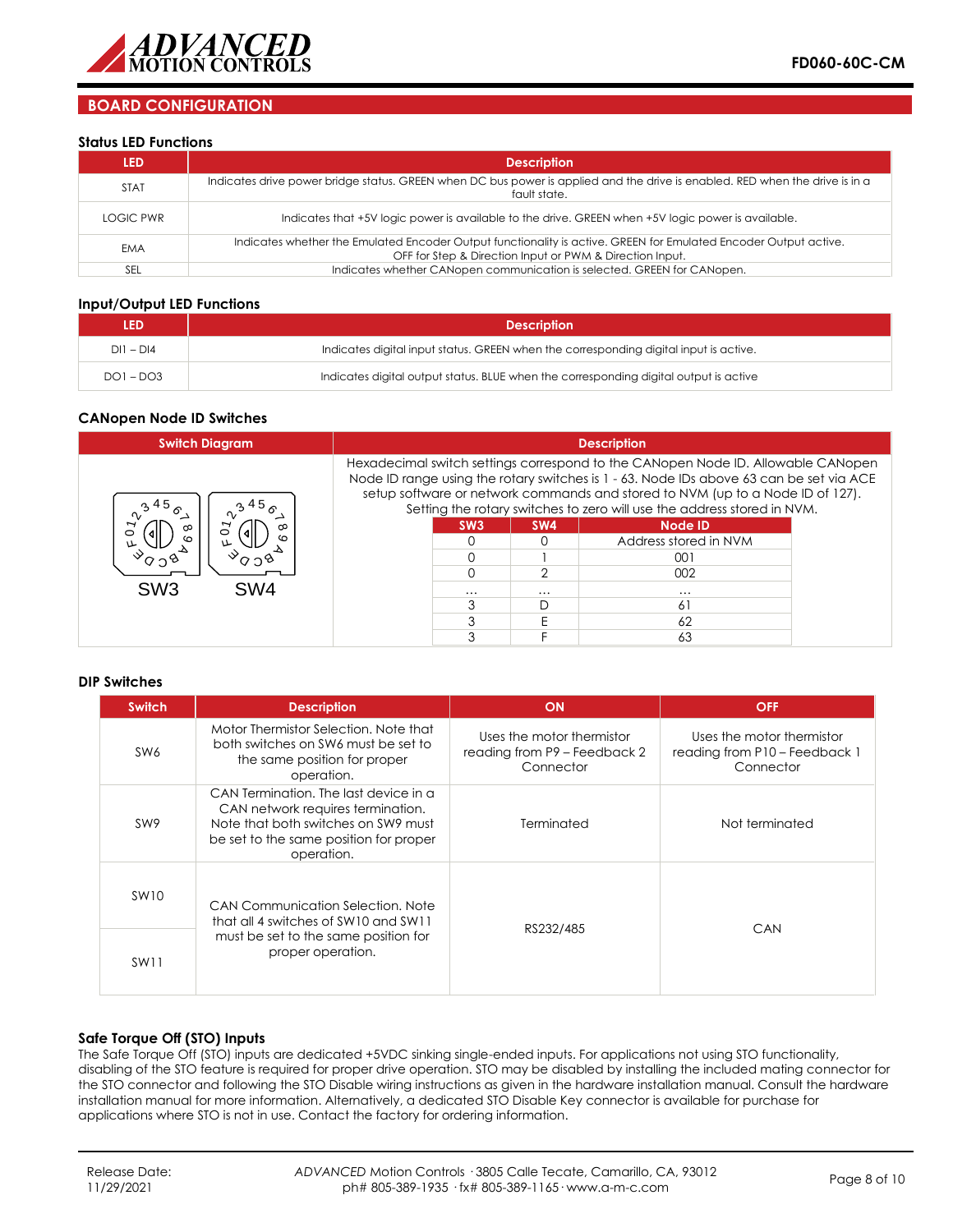



## **MOUNTING DIMENSIONS**